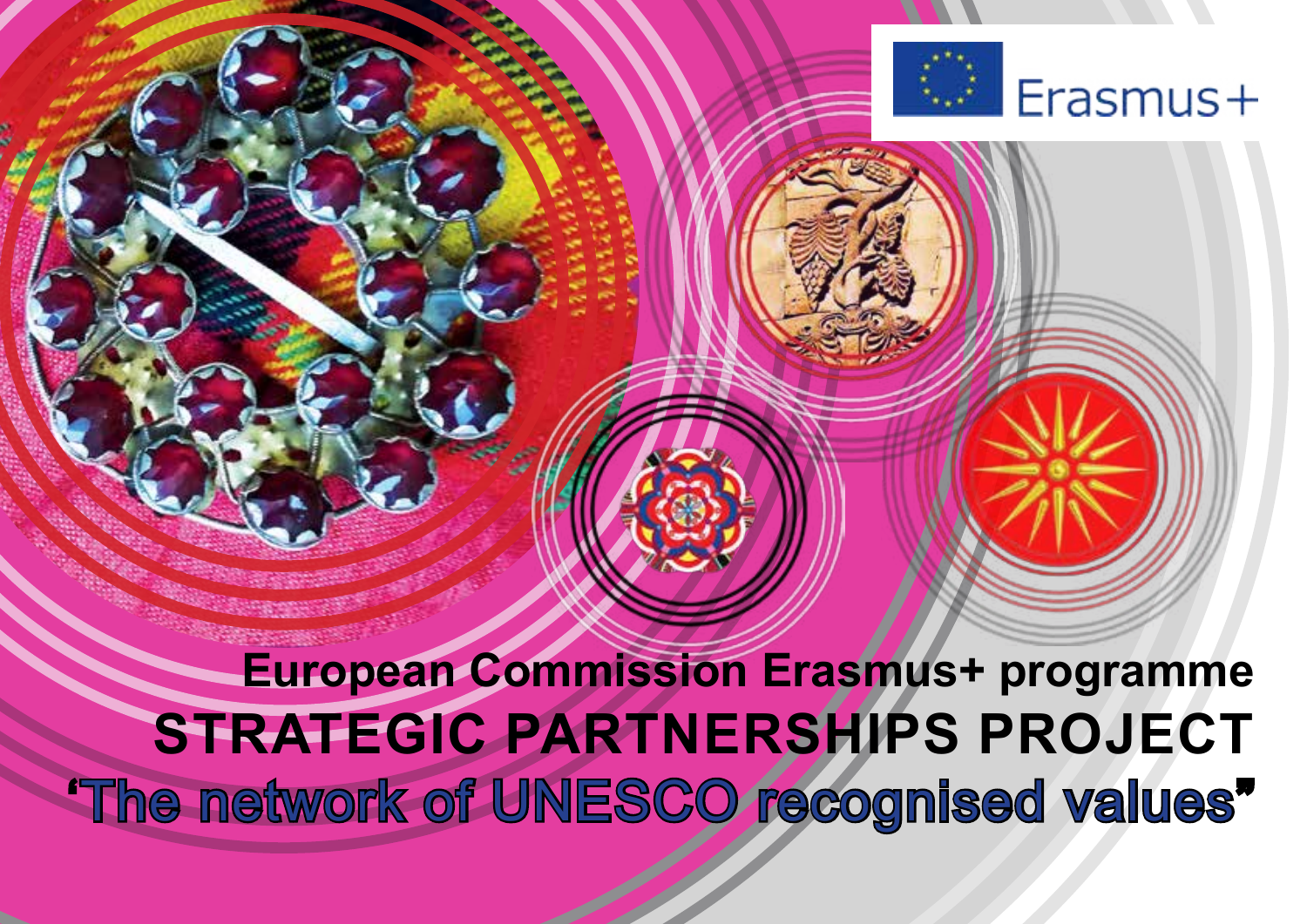## **EUROPEAN COMMISSION ERASMUS+ PROGRAMME STRATE-GIC PARTNERSHIPS PROJECT 'THE NETWORK OF UNESCO RECOGNISED VALUES"**

*The project is being implemented from September 1, 2018 until February 28, 2020. The main aim of the project is to safeguard and promote European Intangible Cultural heritage, especially its elements, recognised by UNESCO, by implementing educational activities for local communities and bearers of intangible cultural heritage (ICH).* 

### *THE ORGANISATIONS OF FOUR EUROPEAN COUNTRIES:*

*- Latvia (Ethnic Culture Centre Suiti Foundation), representing UNESCO included element "Suiti Cultural Space",*

*- Estonia (Kihnu Cultural Space Foundation), representing UNESCO included element "Kihnu Cultural Space",*

*- North Macedonia (ICTM National Committee of Macedonia), representing UNESCO included element "Glasoechko two-part singing from Dolni Polog",*

*- Georgia (Georgian Arts and Culture Center), representing UNESCO included element "Georgian polyphonic singing" - each representing different cultural values (but all related to musical traditions), has created a partnership to join forces and share experience from several countries in order to provide better understanding of what are the best ways and methods to channel the knowledge to those who need it - people practising UNESCO included traditions.*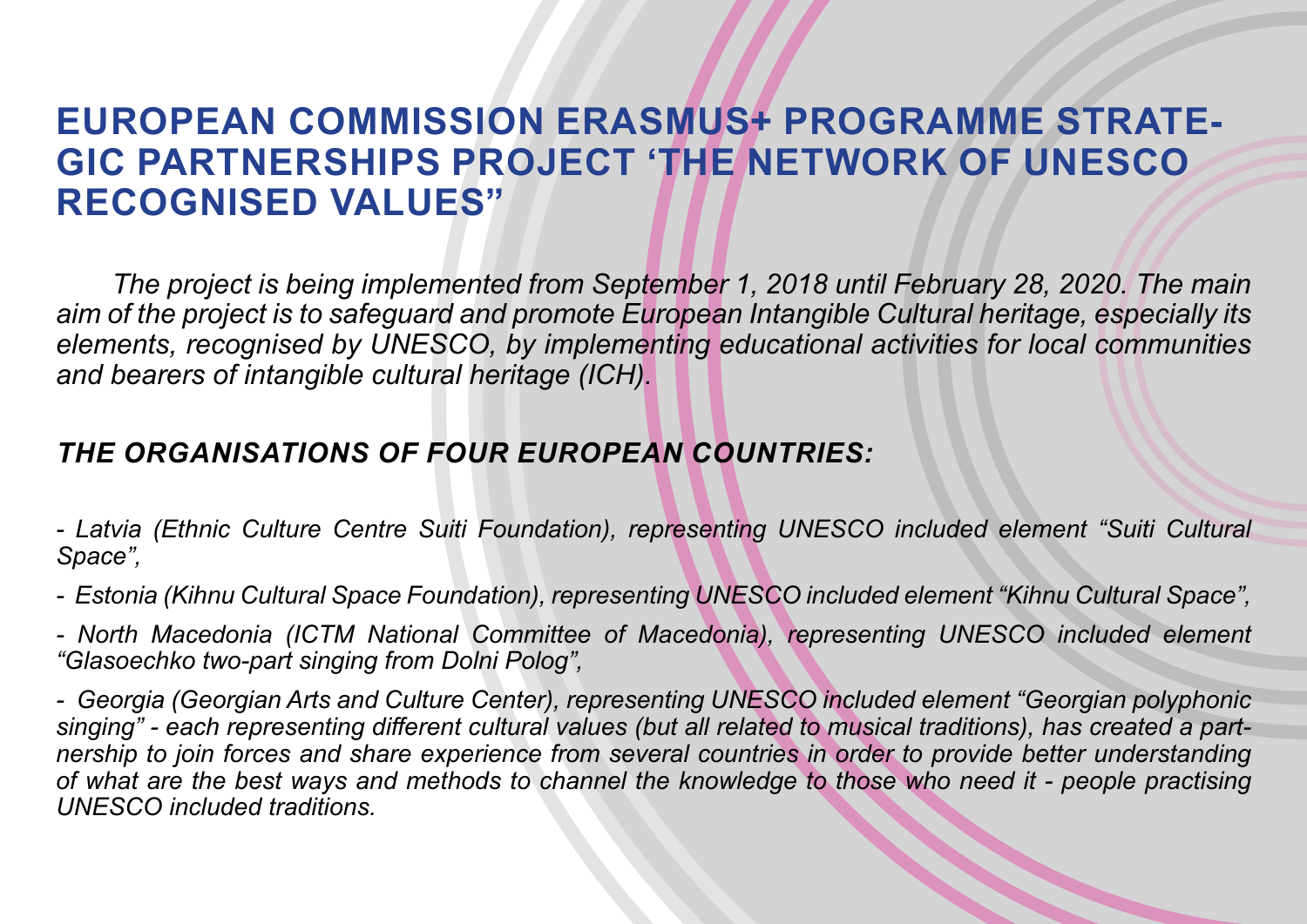## **THIS MATERIAL CONTAINS THE PROPOSALS OF PROJECT PARTNERS FOR THE IMPLEMENTATION OF NEW INNOVATIVE METHODS AND APPROACHES IN THE FIELD OF ICH**

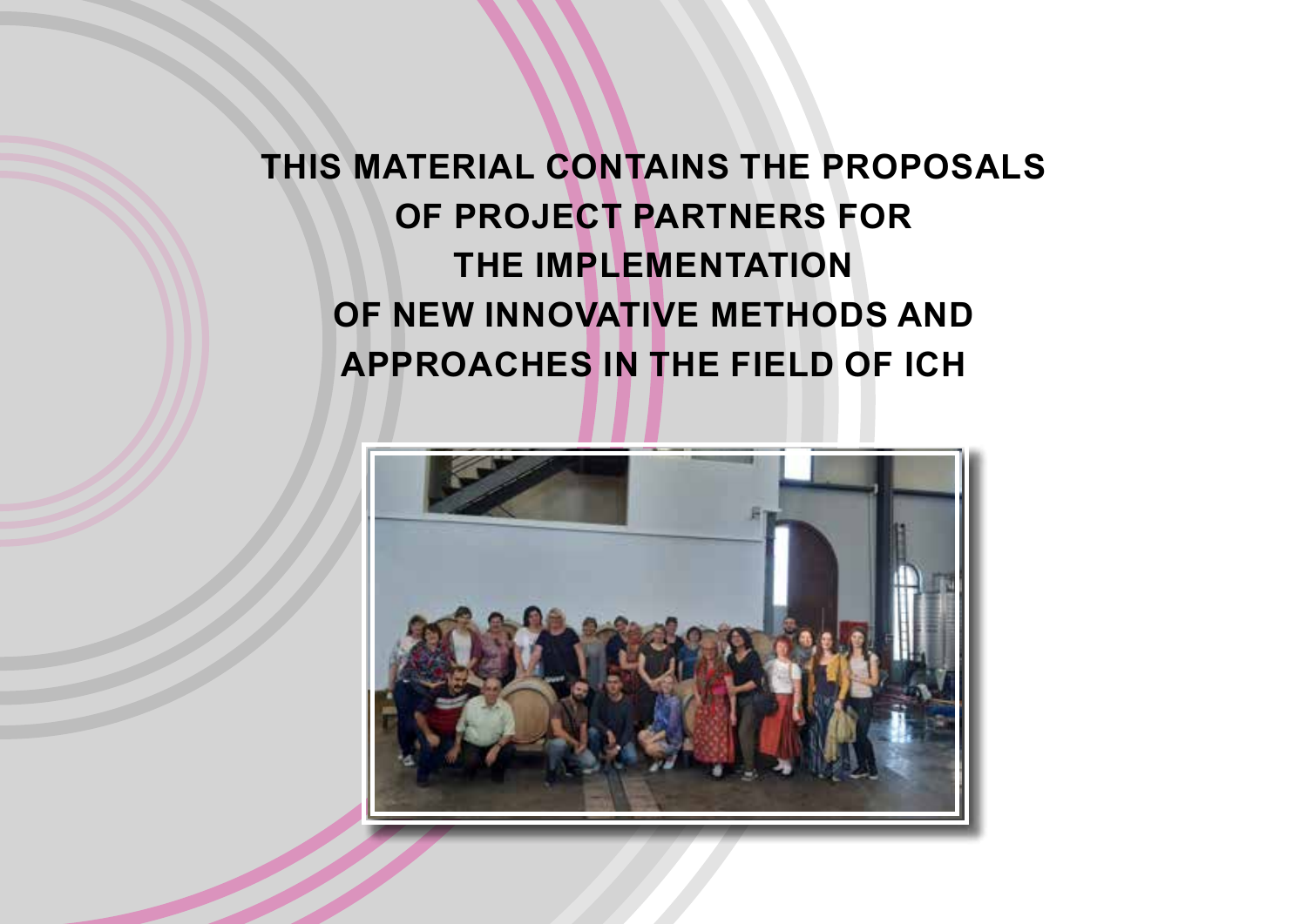## - **TRANSMITTION OF TRADITIONS TO THE NEXT GENERATIONS NOT ONLY IN FAMILIES AND IN TRADITIONAL WAYS (PARTICIPATION IN FOLK GROUPS, CONCERTS, WORKSHOPS ETC.) BUT ALSO IN WAYS THAT ARE EASIER FOR YOUNG GENERATION TO PERCEIVE - USING MODERN METHODS AND TECHNOLOGIES.**

Using modern tehnologies for promotion of ICH among young generation would make traditional cultural values easily perceived and understood in a way that is familiar to them. It could be, for example, different applications, interactive games etc.

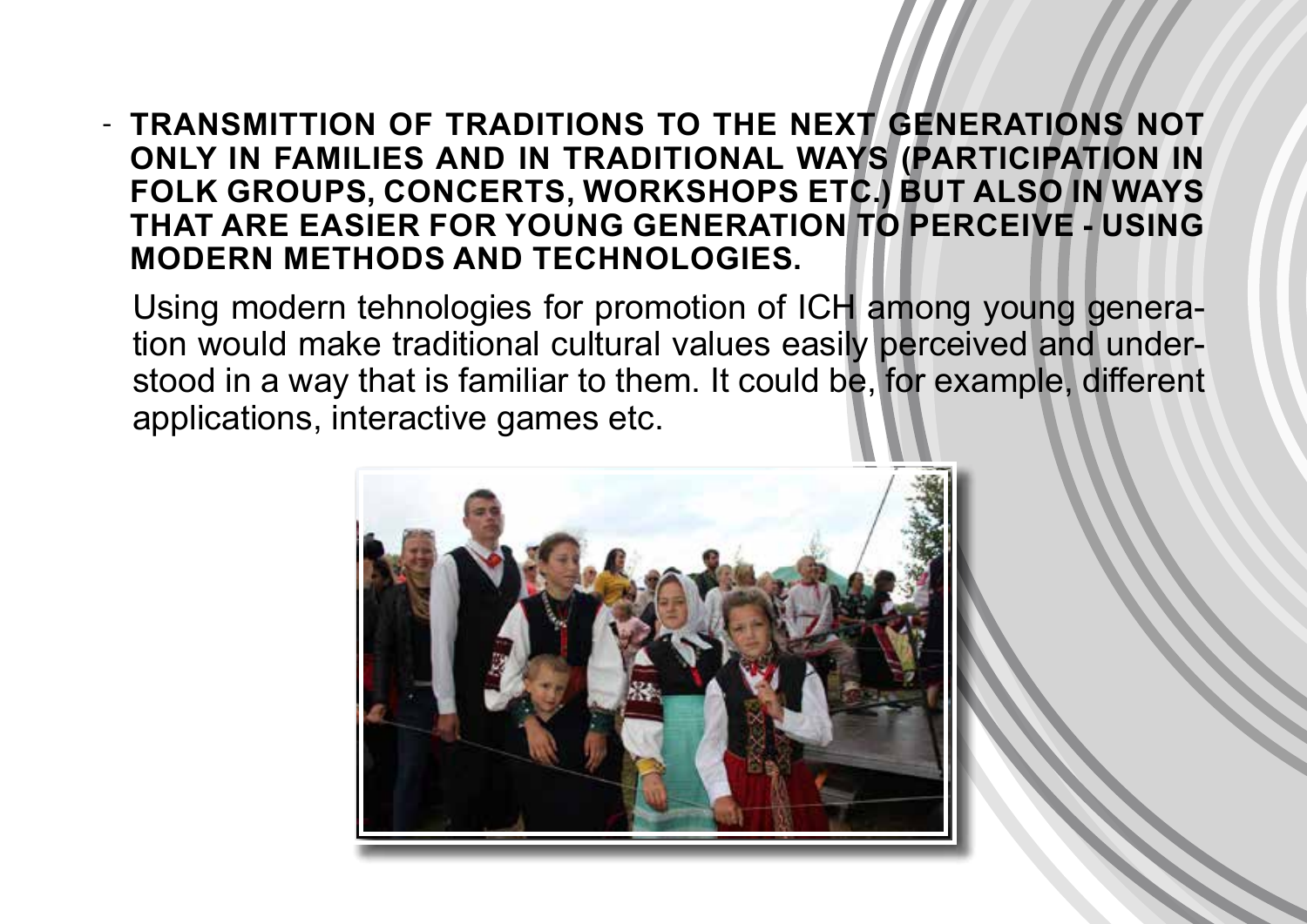## **IMPLEMENTATION OF LOCAL AND INTERNATIONAL COOPERATION PROJECTS.**

Organisations, which are are active in implementing different national scale and internation cooperation projects in order to exchange best practises of safeguarding and promotion of traditional culture, to create educational materials, researches, organise joint activities etc., admits that it has created numerous benefits for local comunnities, organisations and ICH practitioners such as raise of self-awareness, inspiration, new ideas and methods etc. It all has great impact on safeguarding ICH.

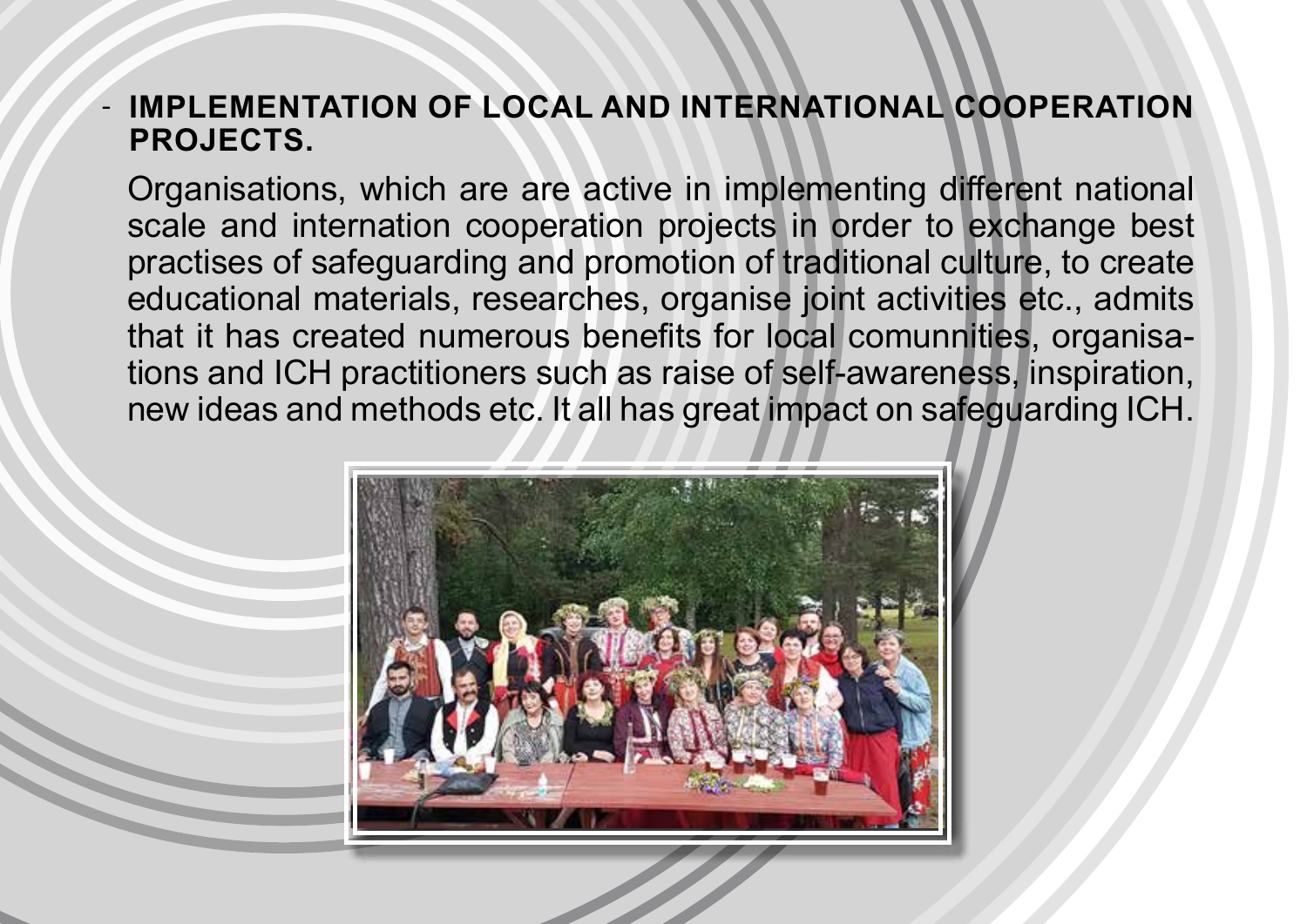## **- DEVELOPMENT OF LOCAL BUSINESSES BASED ON TRADI-TIONAL CULTURE.**

Such local economical activities as making traditional costumes and it's elements, selling traditional foods, traditional performances for tourists in local restaurants, selling of souvenirs, organising different workshops etc., promotes the viability of traditional culture in local communities.

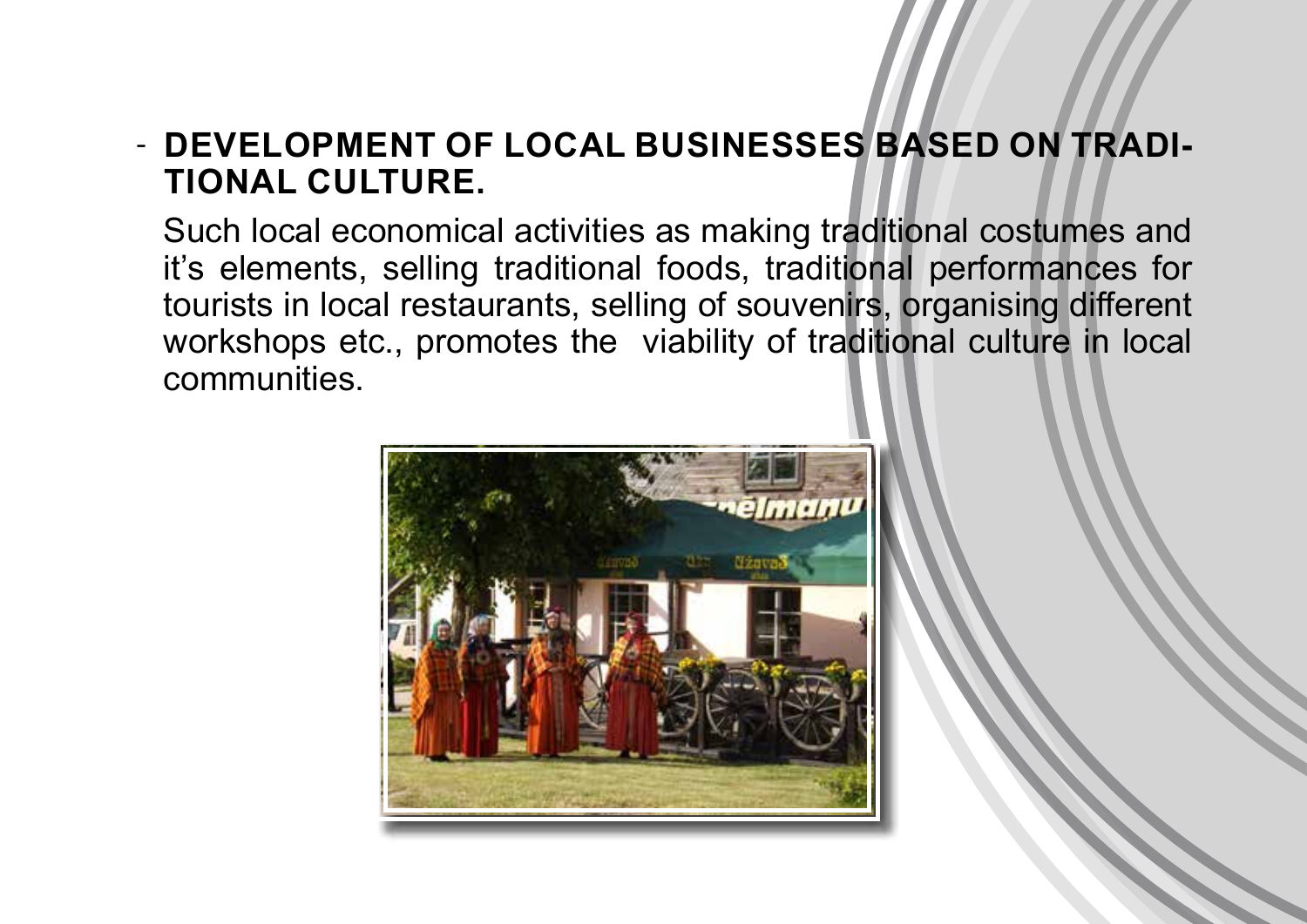## - NATIONAL AND INTERNATIONAL PROMOTION OF TRADI-**TION AS AN ICH ELEMENT. ALL TRADITIONAL CULTURE ELEMENTS WHICH ARE REPRESENTED IN THIS PROJECT, ARE INCLUDED IN UNESCO LIST OF INTANGIBLE CULTU-RAL HERITAGE.**

Thus all project partners can appreciate the benefits it brings – from raise of self-awareness of local comunities and boom of local initiatives to easier attraction of finances for activities.

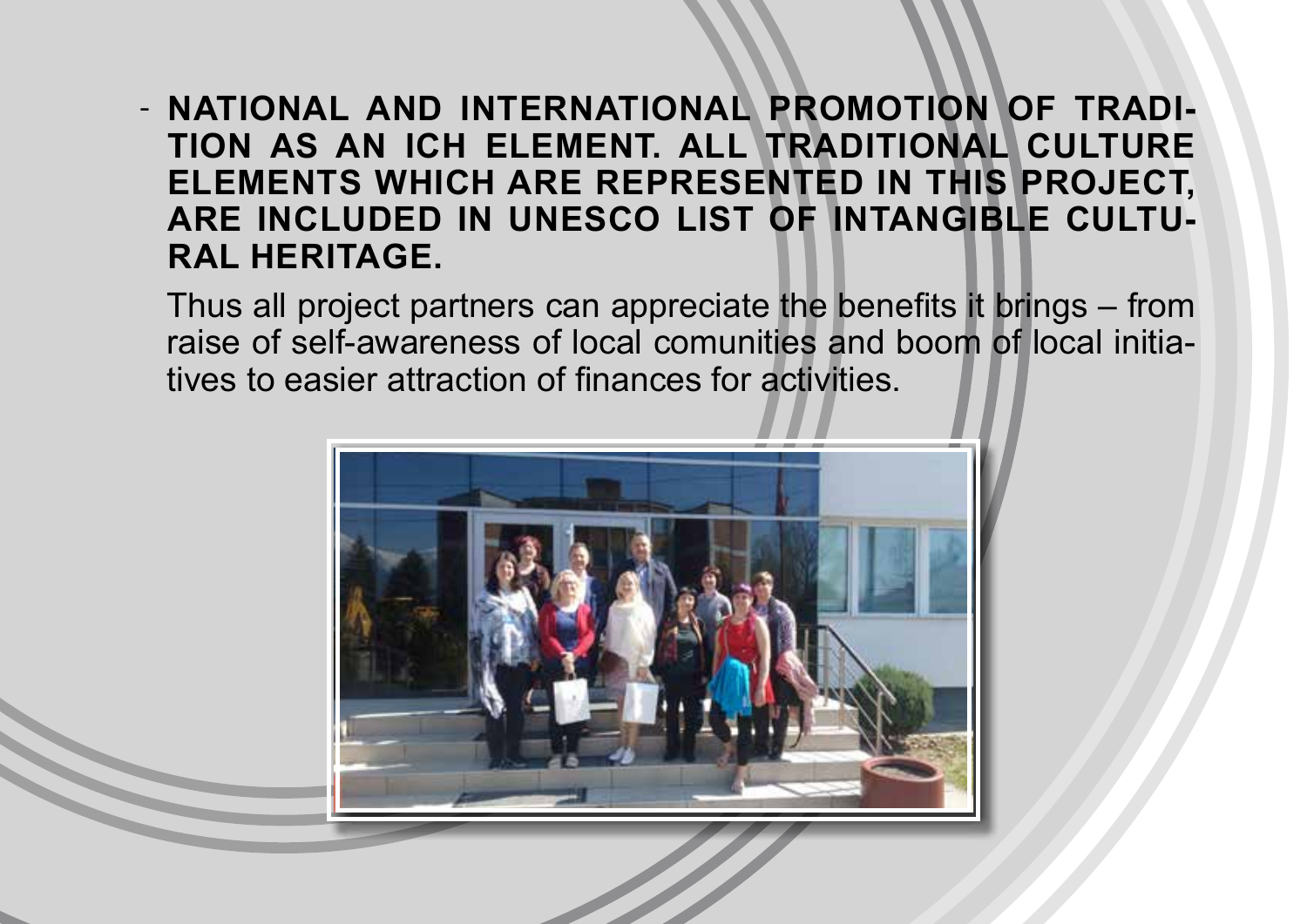- INCREASE OF PRODUCTION OF AUDIO-VISUAL RE-**CORDS ABOUT TRADITIONAL CULTURE ELEMENT IN AN ATTEMPT TO FOSTER AND PROMOTE THE TRADITION NOT ONLY ON NATIONAL LEVEL BUT MORE IMPORTANT-LY AMONG THE LOCAL COMMUNITY.**



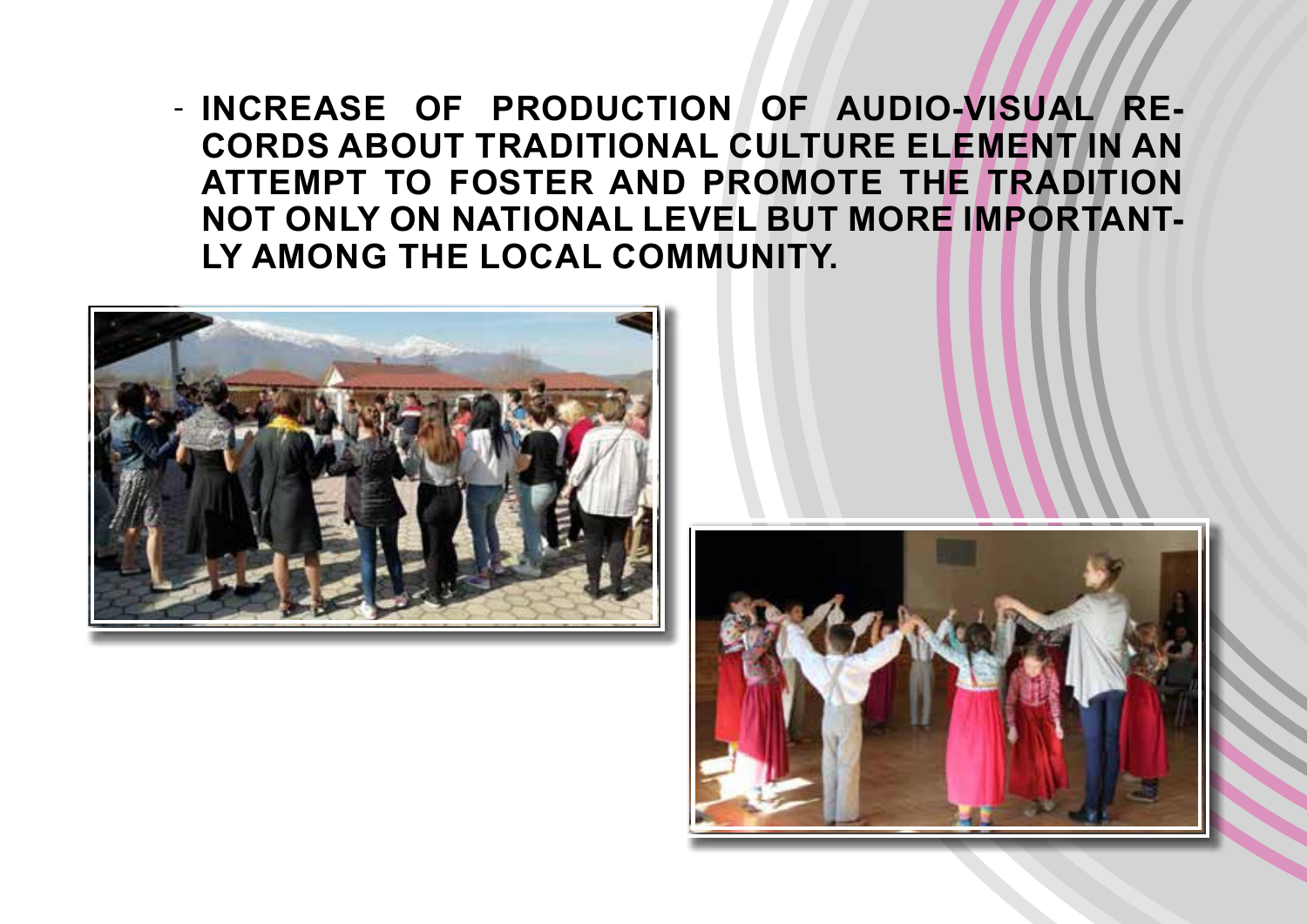- ORGANISING INNOVATIVE CELEBRATIONS AND EVENTS, BASED **ON TRADITIONAL CULTURE – FOR EXAMPLE, HERITAGE THE-ATRES, NAIVE ART CAMPS, NIGHT CONCERTS ETC.** 

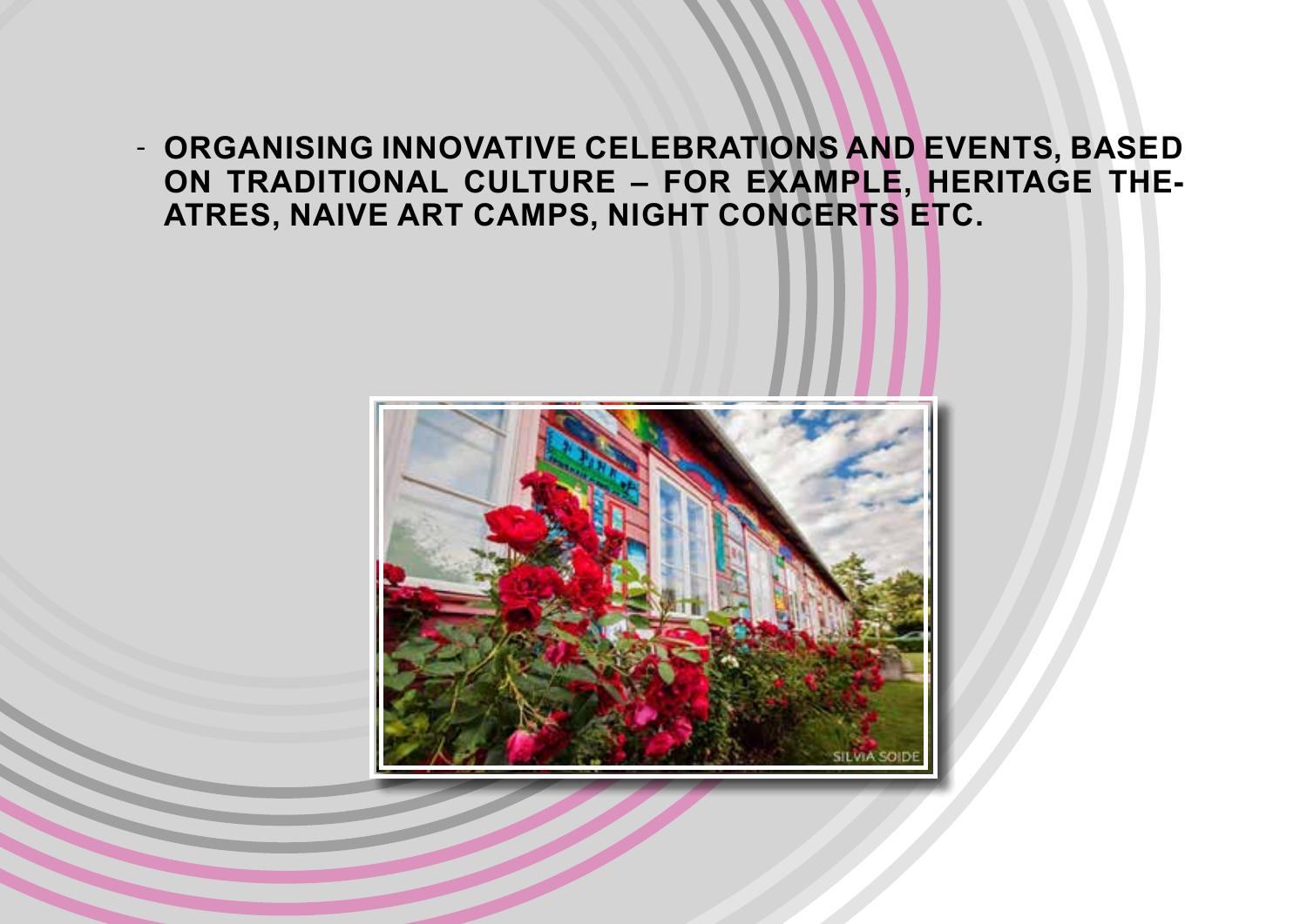## **ESTABLISMENT OF THE STATE PROGRAMS WHICH SUPPORTS SPECIFIC TRADITIONAL CULTURE – SUCH AS KIHNU CULTUR-AL PROGRAM IN ESTONIA. EVERY YEAR ACTIVE COMMUNITY MEMBERS SUBMIT DOZENS OF PROJECT IDEAS CONNECTED WITH KIHNU CULTURE SUCH AS PUBLICATIONS, FESTIVALS, EXHIBITIONS AND MANY MORE.**

Such a program greatly facilitates the work of local cultural organizations, making it more stable and predictable.

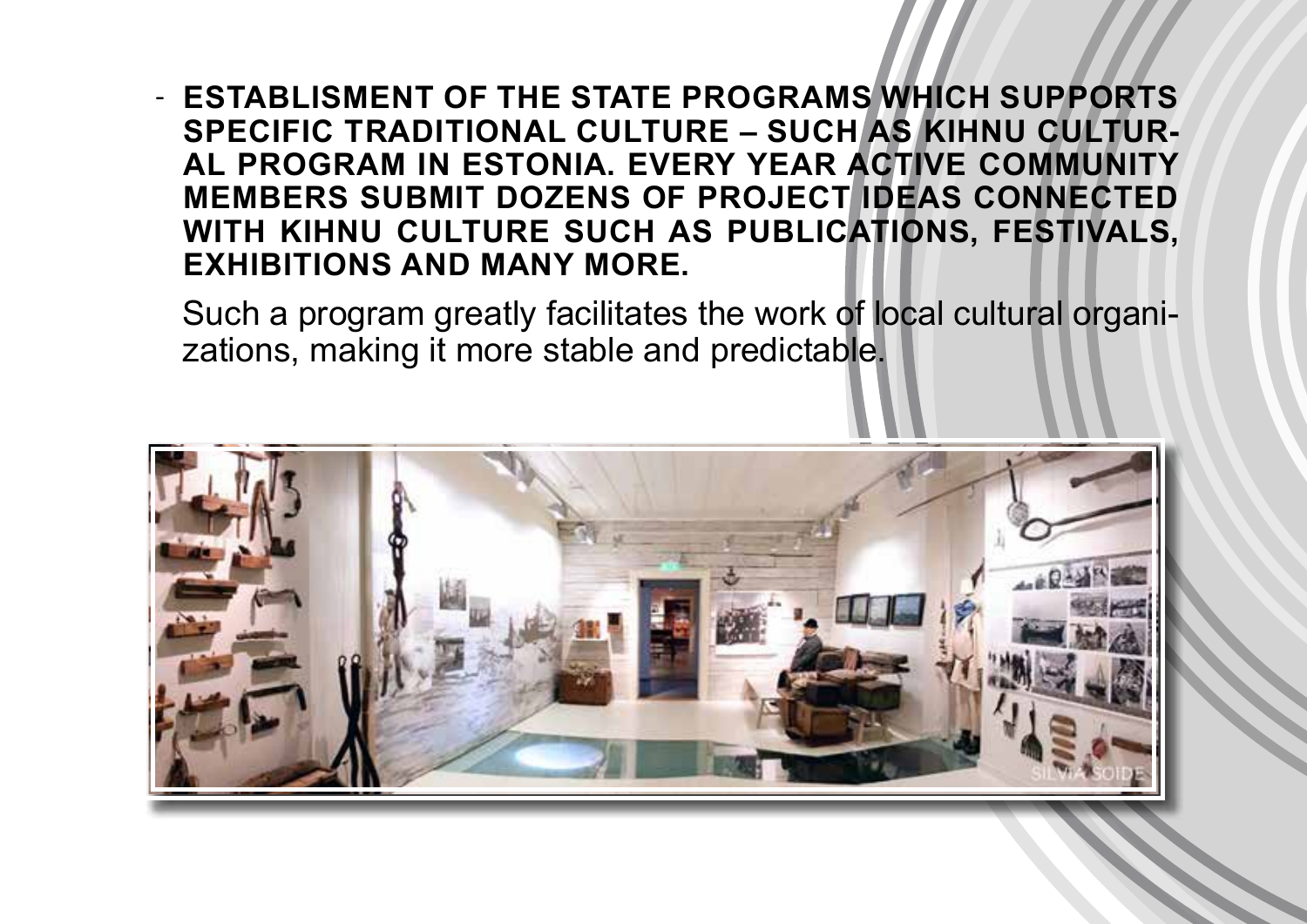## **ESTABLISHMENT OF COMPETITIONS AND PRIZES AMONG ICH PRACTITIONERS AND CULTURE ORGANISATIONS.**

The aim of different competitions and prizes is revealing and presentation of the different elements of intangible cultural heritage, engagement of wider society and especially youth in preservation of these traditions. It has lot of benefits for ICH practitioners and organisations such as raise of self-awareness and inspiration.

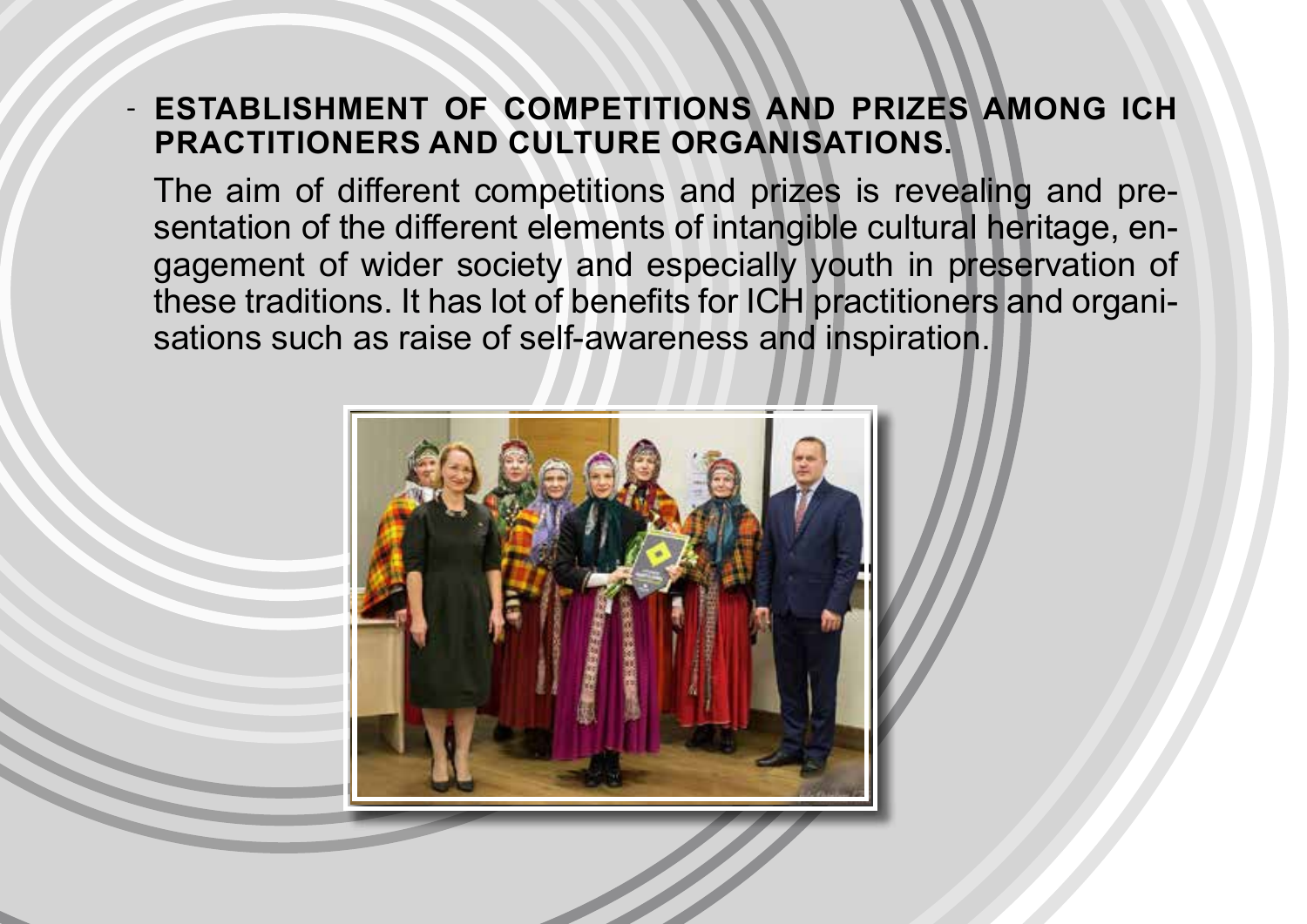## **- ESTABLISHMENT OF SONG MASTER'S SCHOOLS AS AN INFOR-MAL WAY FOR TRANSMITTING TRADITIONAL POLYPHONY FROM GENERATION TO GENERATION.**

In order to revive Georgian traditional song the Folklore State Centre created folklore centers in the regions of the country, with the so-called children's song masters schools also functioning there. At these schools masters of folk song and chant teach folk songs and sacred chants to children by oral way.